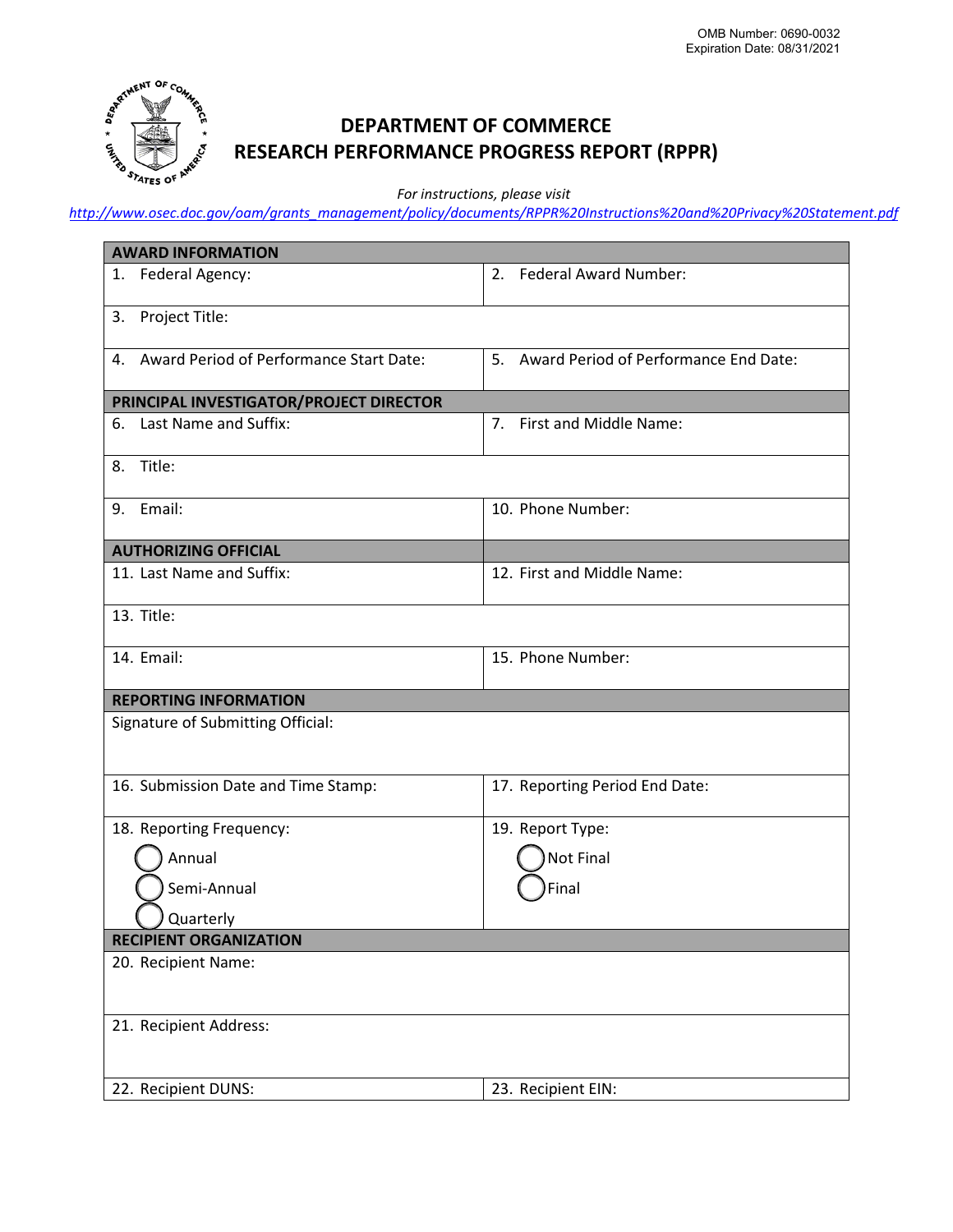| 25. What was accomplished under these goals?                                                        |
|-----------------------------------------------------------------------------------------------------|
|                                                                                                     |
|                                                                                                     |
|                                                                                                     |
|                                                                                                     |
| 26. What opportunities for training and professional development has the project provided?          |
|                                                                                                     |
|                                                                                                     |
|                                                                                                     |
|                                                                                                     |
| 27. How were the results disseminated to communities of interest?                                   |
|                                                                                                     |
|                                                                                                     |
|                                                                                                     |
| 28. What do you plan to do during the next reporting period to accomplish the goals and objectives? |
|                                                                                                     |
|                                                                                                     |
|                                                                                                     |
|                                                                                                     |
| <b>PRODUCTS</b>                                                                                     |
| 29. Publications, conference papers, and presentations                                              |
| 30. Technologies or techniques                                                                      |
|                                                                                                     |
| 31. Inventions, patent applications, and/or licenses                                                |
|                                                                                                     |
| 32. Other products                                                                                  |
|                                                                                                     |

**ACCOMPLISHMENTS**

24. What were the major goals and objectives of this project?

*Attach a separate document if more space is needed for #6-10, or #24-50.*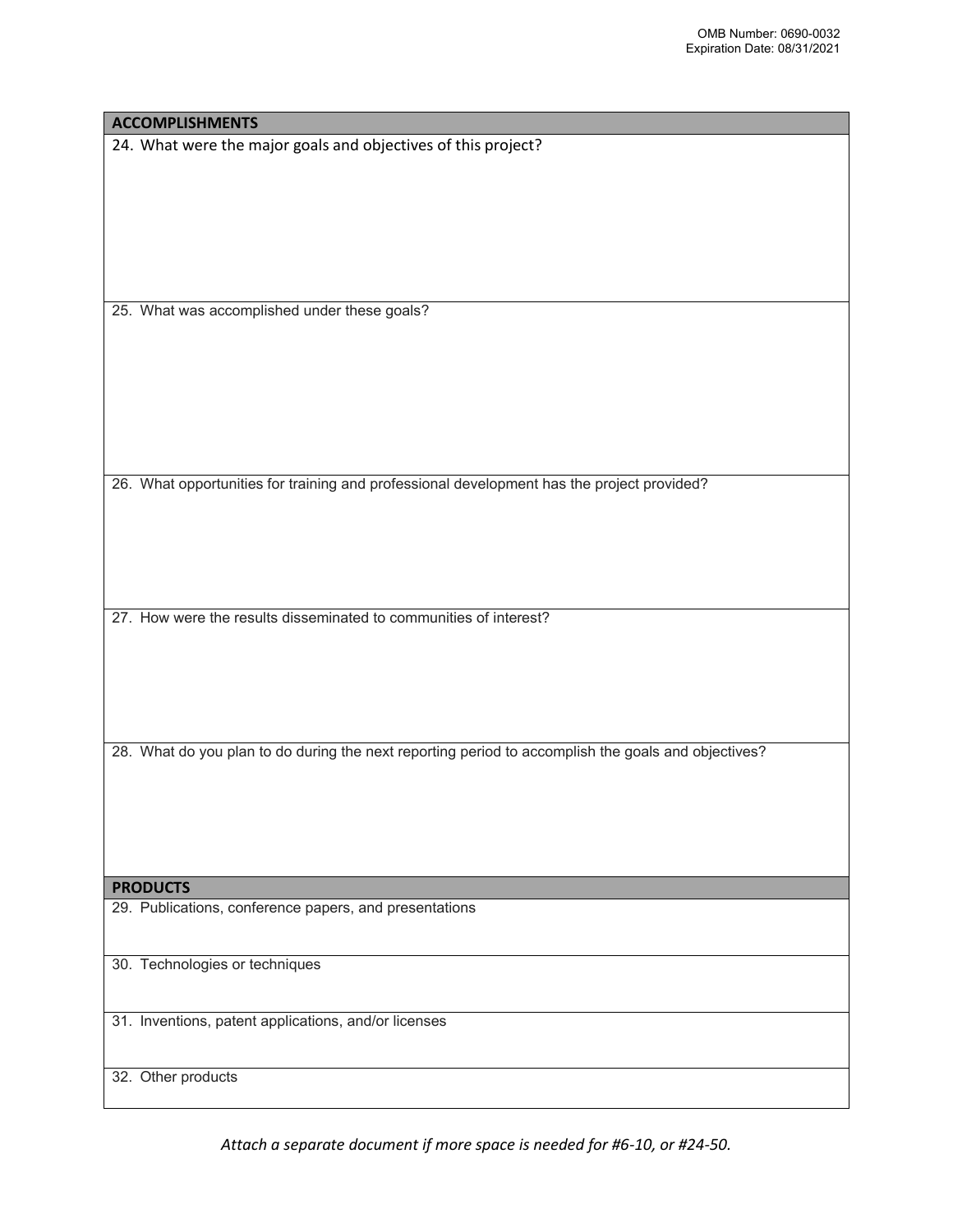## **PARTICIPANTS & OTHER COLLABORATING ORGANIZATIONS**

33. What individuals have worked on this project?

34. Has there been a change in the active other support of the PD/PI(s) or senior/key personnel since the last reporting period?

35. What other organizations have been involved as partners?

36. Have other collaborators or contacts been involved?

**IMPACT**

37. What was the impact on the development of the principal discipline(s) of the project?

38. What was the impact on other disciplines?

39. What was the impact on the development of human resources?

40. What was the impact on teaching and educational experiences?

41. What was the impact on physical, institutional, and information resources that form infrastructure?

42. What was the impact on technology transfer?

*Attach a separate document if more space is needed for #6-10, or #24-50.*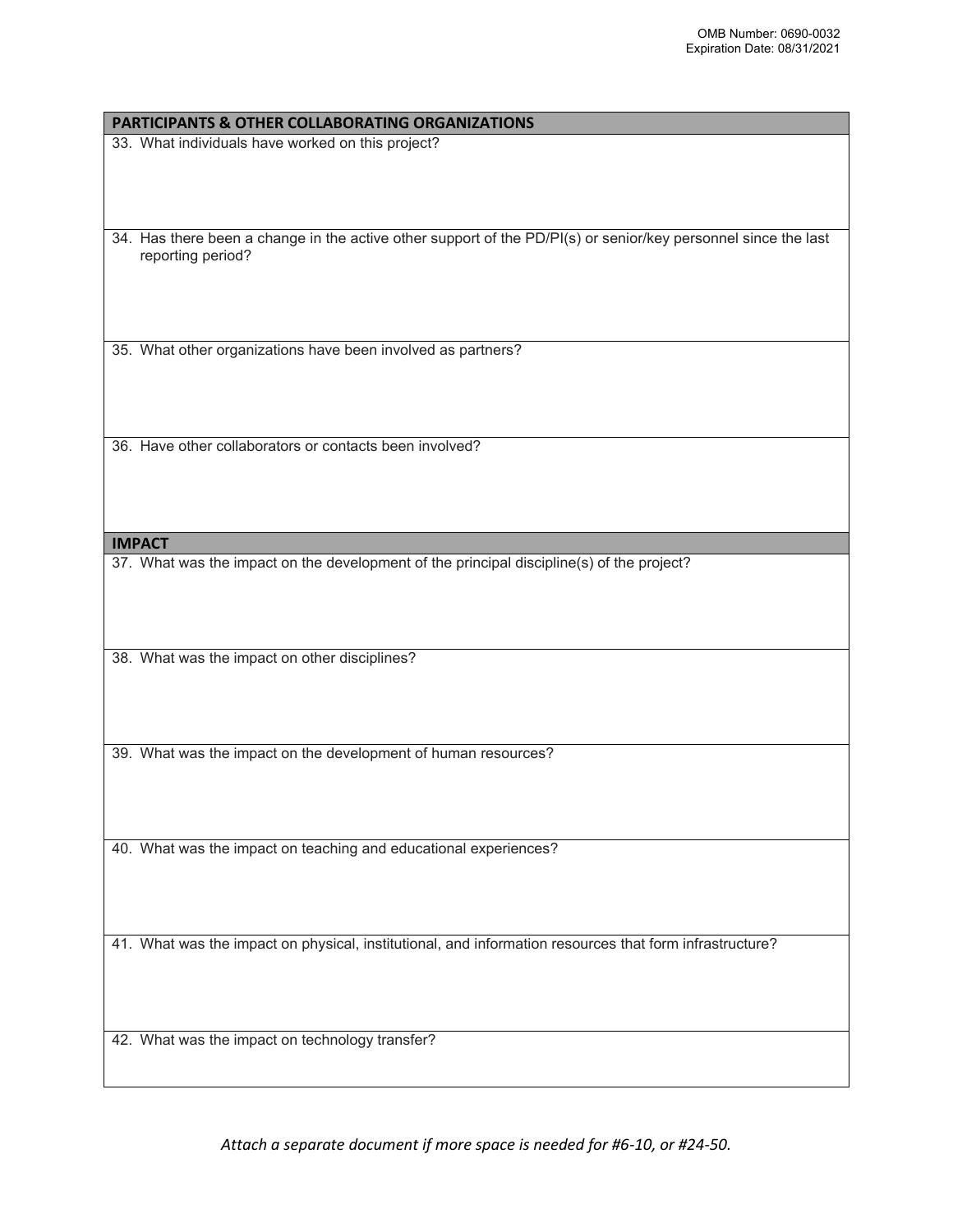43. What was the impact on society beyond science and technology?

44. What percentage of the award's budget was spent in foreign country(ies)?

## **CHANGES/PROBLEMS**

45. Changes in approach and reasons for change

46. Actual or anticipated problems or delays and actions or plans to resolve them

47. Changes that had a significant impact on expenditures

48. Significant changes in use or care of human subjects, vertebrate animals, biohazards, and/or select agents

49. Change of primary performance site location from that originally proposed

## **PROJECT OUTCOMES**

50. What were the outcomes of the award?